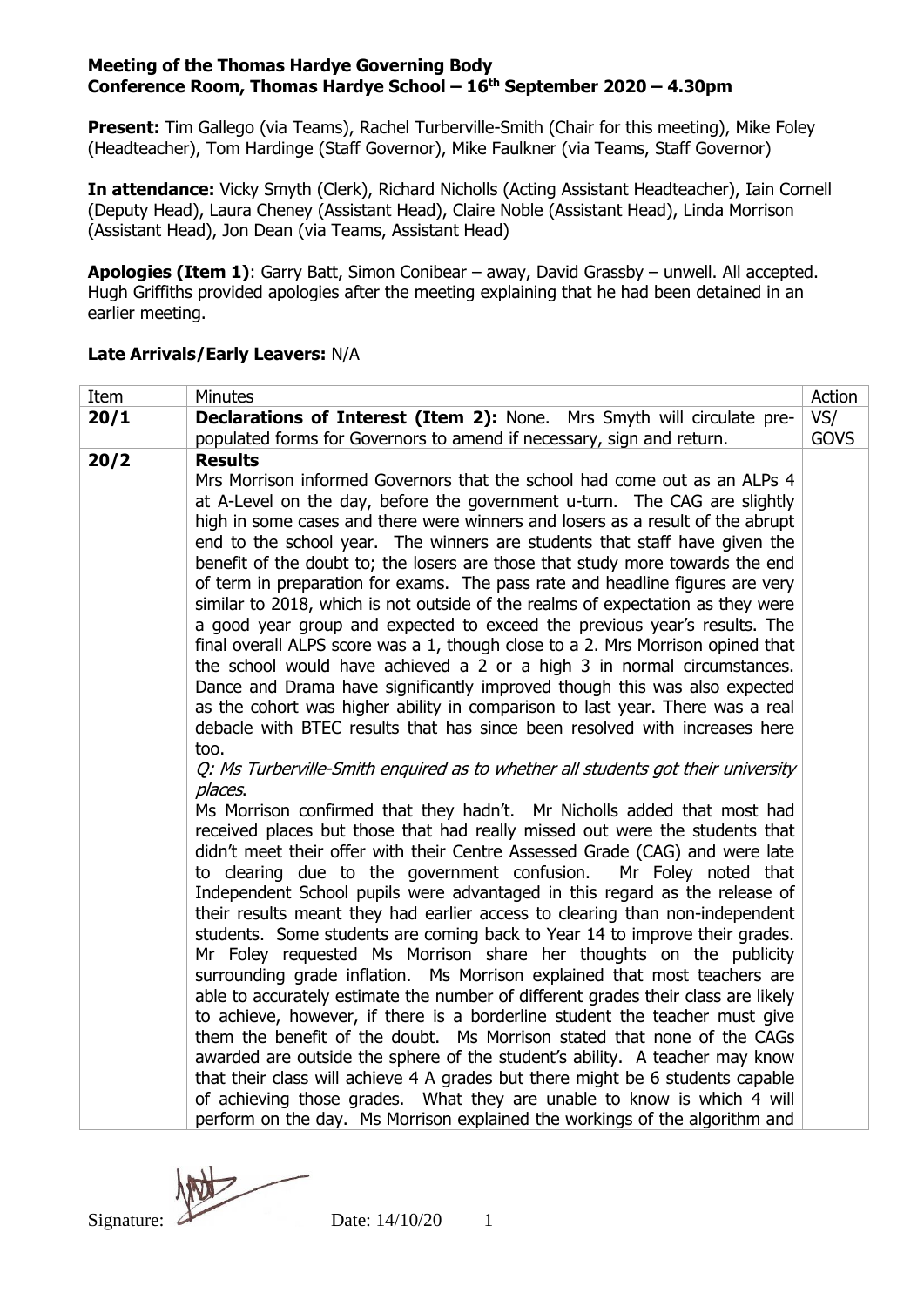## **Meeting of the Thomas Hardye Governing Body Conference Room, Thomas Hardye School – 16 th September 2020 – 4.30pm**

|      | gave some examples of how its basis in prior attainment meant that they were<br>awarded a grade far lower than their CAG. She added that if there were more<br>than 15 students in a class, the CAGs were not used at all. The GCSE results<br>were also slightly higher than usual. The students undertake 12 subjects<br>rather than the 3 or 4 at A Level. The ALPS score was a high 3 last year and is<br>a middle 2 this year so again, not outside the realms of expectation. The<br>progress 8 score of +0.89 will need to be taken with a pinch of salt and there<br>is no national data to compare against so they will have to compare against<br>previous years. There will also be no performance tables. The results do show<br>that there is still a gap between boys and girls and between disadvantaged<br>students and non-disadvantaged. Ms Morrison opined that usual phenomena<br>of tailing off before exams and exam anxiety couldn't have any impact here.<br>There was a better balance between the science trilogy and double. There are<br>some students that want to appeal but this is not possible unless it is an admin<br>error, so a small number will be sitting exams in the Autumn. The ALPs subject<br>scores are good with no blue and only some grey. There is slightly more red<br>than usual but this was also expected for this year.<br><b>Strengths and Weaknesses - Ms Morrison stated that the wide curriculum</b><br>offer including BTEC courses, is a key strength.<br>Boys progress and outcomes for disadvantaged students as well as MFL<br>progress remain a focus for improvement. A mentoring system to support<br>students to get the grades they are capable of is another strength<br>Mr Foley thanked Ms Morrison and assured Governors that the process had<br>been very thorough; he gave an example of returning to one department and<br>asking them to raise their grades as they had depressed the students<br>unrealistically.<br>Q: Ms Turberville-Smith asked if exams would be held in 2021. Mr Cornell<br>opined that they would be. Ofqual has recommended they go ahead.<br>Q: Ms Turberville-Smith enquired as to whether university admissions were<br>higher or lower than usual. Mr Foley explained that the universities had not<br>wanted students to defer. Mr Cornell added that there appears to be fewer<br>foreign students than usual with Mr Nicholls commenting that this perhaps<br>would have reduced competition for places. Some have deferred and there will<br>be a knock-on effect for the current Year 13, especially if the number of<br>foreign students also increases. Mr Foley informed Governors that there is no<br>national advice at present. There are areas such as Bolton and Blackburn on<br>local lockdown and Mr Foley questioned how this would be accounted for<br>should it happen at exam time. He opined that the government needed to |  |
|------|---------------------------------------------------------------------------------------------------------------------------------------------------------------------------------------------------------------------------------------------------------------------------------------------------------------------------------------------------------------------------------------------------------------------------------------------------------------------------------------------------------------------------------------------------------------------------------------------------------------------------------------------------------------------------------------------------------------------------------------------------------------------------------------------------------------------------------------------------------------------------------------------------------------------------------------------------------------------------------------------------------------------------------------------------------------------------------------------------------------------------------------------------------------------------------------------------------------------------------------------------------------------------------------------------------------------------------------------------------------------------------------------------------------------------------------------------------------------------------------------------------------------------------------------------------------------------------------------------------------------------------------------------------------------------------------------------------------------------------------------------------------------------------------------------------------------------------------------------------------------------------------------------------------------------------------------------------------------------------------------------------------------------------------------------------------------------------------------------------------------------------------------------------------------------------------------------------------------------------------------------------------------------------------------------------------------------------------------------------------------------------------------------------------------------------------------------------------------------------------------------------------------------------------------------------------------------------------------------------------------------------------------------------------------------------------------------------------------------------------------------------------------------------------------------------------------------------------------------------------------------------------------------------------------------------------------------------|--|
|      | release some scenarios swiftly.                                                                                                                                                                                                                                                                                                                                                                                                                                                                                                                                                                                                                                                                                                                                                                                                                                                                                                                                                                                                                                                                                                                                                                                                                                                                                                                                                                                                                                                                                                                                                                                                                                                                                                                                                                                                                                                                                                                                                                                                                                                                                                                                                                                                                                                                                                                                                                                                                                                                                                                                                                                                                                                                                                                                                                                                                                                                                                                         |  |
| 20/3 | <b>Any Other Business</b>                                                                                                                                                                                                                                                                                                                                                                                                                                                                                                                                                                                                                                                                                                                                                                                                                                                                                                                                                                                                                                                                                                                                                                                                                                                                                                                                                                                                                                                                                                                                                                                                                                                                                                                                                                                                                                                                                                                                                                                                                                                                                                                                                                                                                                                                                                                                                                                                                                                                                                                                                                                                                                                                                                                                                                                                                                                                                                                               |  |
|      | <b>Succession Planning - Mr Foley confirmed that he and Mr Batt are working</b><br>hard to recruit new Governors and have approached Mr Trowbridge, former<br>Finance Manager at THS, to serve on the Board with his finance skills and<br>knowledge. Mr Grassby has put forward a possible contact and there are at<br>least 2 further candidates for consideration in due course.<br><b>Headteacher Appointment -</b> The Directors have begun the process of<br>producing an advert and mapping out the interview process. It is hoped an<br>appointment shall be made in December and Governors will be informed once<br>the process is confirmed.                                                                                                                                                                                                                                                                                                                                                                                                                                                                                                                                                                                                                                                                                                                                                                                                                                                                                                                                                                                                                                                                                                                                                                                                                                                                                                                                                                                                                                                                                                                                                                                                                                                                                                                                                                                                                                                                                                                                                                                                                                                                                                                                                                                                                                                                                                  |  |

Signature: Date: 14/10/20 2